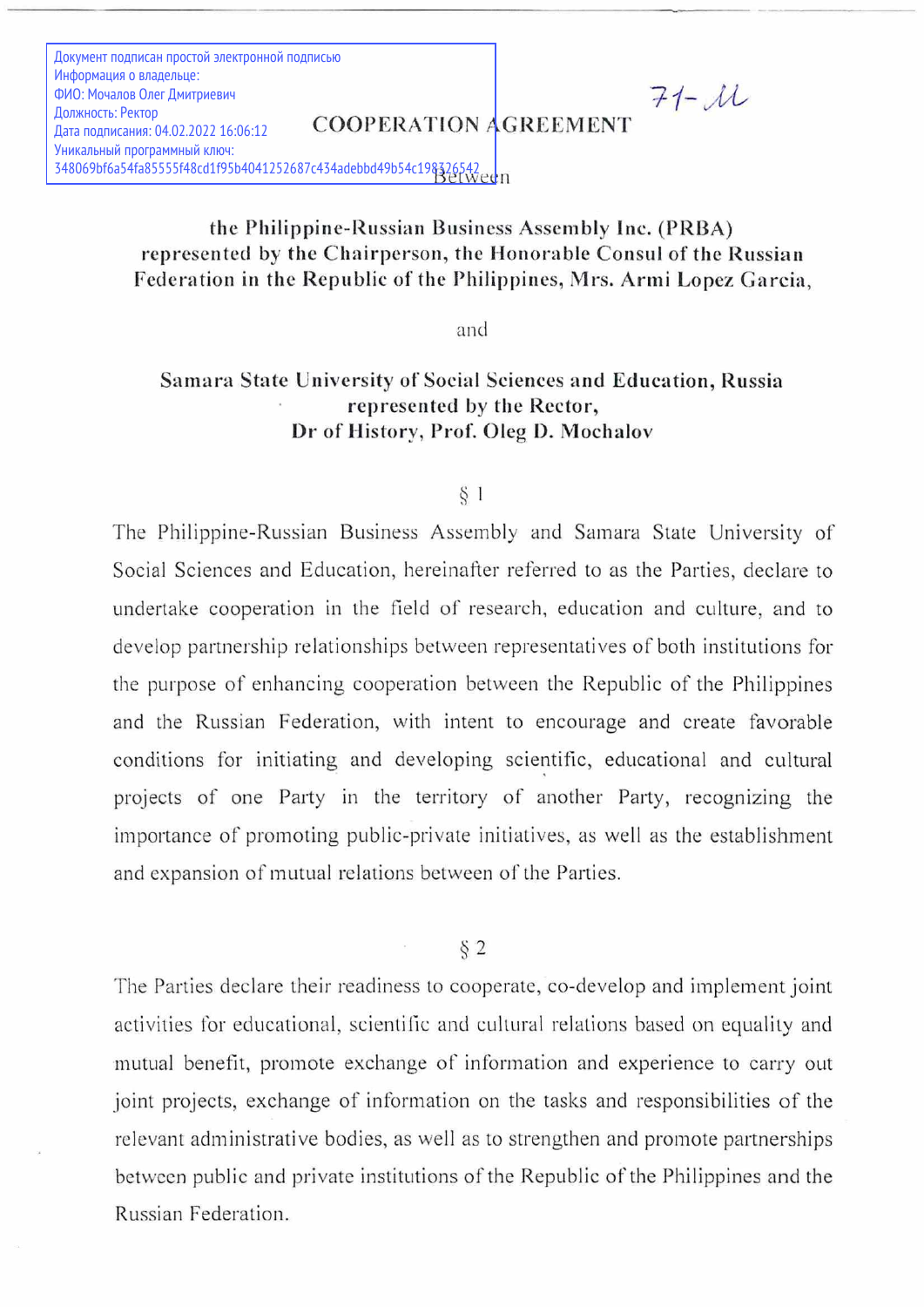The Parties, in accordance with their legislation powers, will conduct the cooperation in the following areas:

– exchange of information in the fields of mutual interest;

.<br>Provincia de la provincia de la provincia de la provincia de la provincia de la provincia de la provincia del

~ promotion with available sources information of each of the Parties to facilitate cooperation;

— dissemination of information to the relevant public and private agencies, relevant local governments, and other institutions of another Party;

— introduction of new scientific achievements and advanced technologies, promotion of the educational services in the markets of the Republic of the Philippines and the Russian Federation;

— promotion of participation of institutions in educational projects, including through joint initiatives;

— providing assistance to facilitate bureaucratic procedures for implementing various programs in the field of education, research and culture;

— exchange of experience in the field of mutual interest;

— participation in educational exhibitions and fairs, organization of meetings, seminars, symposia and conferences, round table discussions, forums and other events;

— organization of visits of delegations to the territory of another Party, as well as assistance to the delegations within Party's authority;

— promotion and stimulation of regions and cities to informational and cultural cooperation and to the establishment of brotherhood relations, unions between the cities;

— promotion of cultural and scientific exchange;

~— development of other cooperation activities agreed upon by both Parties.

## § 4

1. The conditions of activities undertaken in the framework of cooperation may be regulated both in annual and long-terms protocols.